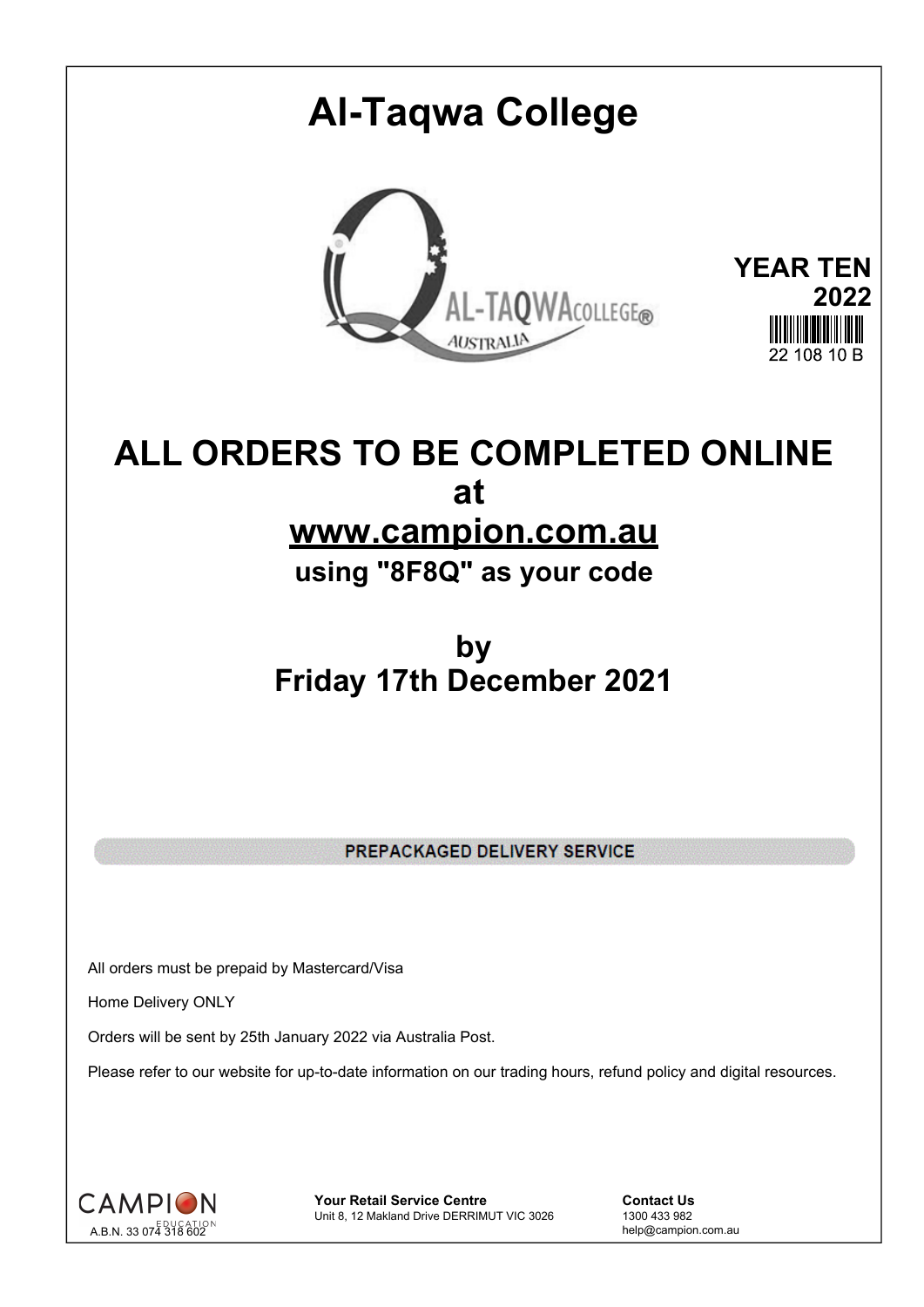Location

IV

Price

**Please note that there are digital products (eCode or cCode) on this Resource List. These items can only be ordered online, and cannot be refunded for change of mind. These products are single user licences and are only valid for 1 year (unless otherwise stated).**

### **SUBJECTS**

#### **ARABIC, ISLAMIC & QURANIC STUDIES**

A separate booklist will be posted on school website and Schoolbox regarding Arabic/Islamic & Qur'an Books.

Pre-VCE Arabic and Pre-VCE Texts & Traditions Learning Material will be provided by the College.

#### **ART**

Description

*A separate list will be communicated to parents regarding Art requirements.*

#### **DIGITAL TECHNOLOGIES**

| 1 x USB Pocket Flash Drive 32GB - NO RETURNS  \$13.95<br>1 x Display Book A4 20 Pocket Black Refillable \$2.00 | $\Box$ 1 $\Box$<br>$2\Box$<br>$3 \Box$ | P52086<br>P55442<br>P55152 | PRINT & DIGITAL<br>1 x ICE-EM AC Maths Year 10 (Print & Digital) 3E \$72.95 22<br>- OR - DIGITAL ONLY                                                                                    |        |                                | P00261 |
|----------------------------------------------------------------------------------------------------------------|----------------------------------------|----------------------------|------------------------------------------------------------------------------------------------------------------------------------------------------------------------------------------|--------|--------------------------------|--------|
| <b>ENGLISH AND ADVANCED ENGLISH</b><br>1 x Macquarie Pocket Dictionary plus BONUS<br>\$39.95                   | $4\Box$                                | P10391                     | 1 x Digital Camb AC ICE-EM Maths 10 (Access<br>Can only order online at www.campion.com.au                                                                                               |        | \$59.95 23 ORDER ONLINE E00024 |        |
| (Retain from previous year. Only new students to purchase)                                                     |                                        |                            |                                                                                                                                                                                          |        |                                | P55662 |
| 1 x Senior English Skills Builder (Print&Digital) (3E)<br>\$40.95                                              | $5\Box$                                | P04359                     | 1 x Calculator Texas TI-Nspire CX II CAS Touchpad \$259.95 25                                                                                                                            |        |                                | P50982 |
| 1 x Twelve Angry Men (Penguin Classics) [Rose &<br>\$30.50                                                     | $6\Box$                                | P04255                     | (Or retain from previous year)                                                                                                                                                           |        |                                |        |
| 1 x Lord of the Flies (Educational edn) 2E [William<br>\$19.99                                                 | $7\Box$                                | P08083                     | <b>SCIENCE</b>                                                                                                                                                                           |        |                                |        |
| 1 x Binder A4 4D Ring PVC 25mm Black \$6.05                                                                    | $8$ $\Box$                             | P55135                     | Students will be provided the STILE Science Program which will be downloaded in class.                                                                                                   |        |                                |        |
|                                                                                                                | $9$ $\Box$                             | P55551                     |                                                                                                                                                                                          |        |                                | P55551 |
| 1 x Loose Leaf Refills Reinforced A4 7mm Pkt 50  \$2.10                                                        | $10$ $\Box$                            | P56387                     |                                                                                                                                                                                          |        |                                |        |
| ADVANCED ENGLISH STUDENTS ONLY TO ORDER:                                                                       |                                        |                            | <b>TEXT &amp; TRADITIONS - UNITS 1 &amp; 2</b>                                                                                                                                           |        |                                |        |
| 1x Village By The Sea, The: An Indian Family Story (P/ \$16.99 11                                              |                                        | P16128                     | Text & Traditions text will be made available via the College Schoolbox Class Page, free of<br>charge. The School will not print hard copies for students. Teachers will inform students |        |                                |        |
| <b>FOOD TECHNOLOGY</b>                                                                                         |                                        |                            | about this in greater detail.                                                                                                                                                            |        |                                |        |
| No Text Required.                                                                                              |                                        |                            | <b>STATIONERY</b>                                                                                                                                                                        |        |                                |        |
|                                                                                                                |                                        |                            | 1 x USB Pocket Flash Drive 32GB - NO RETURNS  \$13.95 27                                                                                                                                 |        |                                | P52086 |
| <b>HEALTH &amp; PHYSICAL EDUCATION</b>                                                                         |                                        |                            |                                                                                                                                                                                          |        |                                | P55135 |
|                                                                                                                |                                        | P55152                     | 1 x Display Book A4 20 Pocket Black Refillable \$2.00                                                                                                                                    |        | $29$ $\Box$                    | P55442 |
|                                                                                                                |                                        |                            | 1 x Eraser Plastic Pencil Medium - Faber  \$0.75                                                                                                                                         |        | $30$ $\Box$                    | P55518 |
| <b>HUMANITIES</b>                                                                                              |                                        |                            |                                                                                                                                                                                          |        |                                | P55652 |
| <b>COMMERCE &amp; LEGAL/POLITICS</b>                                                                           |                                        |                            | 1 x Pen Ballpoint Cap Type Med Pack of 5 (3Blue/                                                                                                                                         | \$1.55 | $32 \Box$                      | P56092 |
| 1x Jacaranda VIC Humanities Alive 10 Print/LearnON \$70.00 13                                                  |                                        | P04352                     |                                                                                                                                                                                          |        |                                | P56130 |
|                                                                                                                |                                        | P55551                     |                                                                                                                                                                                          |        |                                | P56172 |
|                                                                                                                |                                        |                            | 1 x Pencil Case Tartan Giant 375mm x 264mm 2 Zip \$4.60 35                                                                                                                               |        |                                | P56216 |

#### **ECONOMICS, GEOGRAPHY, HISTORY, SOCIOLOGY**

| 1 x Digital Good Humanities VIC 10 (Access Code)  \$52.95 15 ORDER ONLINE E30269 |        | 1 x Loose Leaf Refills Reinford              |
|----------------------------------------------------------------------------------|--------|----------------------------------------------|
| New Edition for 2022                                                             |        | 1 x Ruler 300mm Plastic Clear                |
|                                                                                  | P55551 | $1 \times$ Cleater Dook 207 $\sqrt{20}$ A2.0 |

TICK THE BOX FOR THE ITEMS REQUIRED -

Price

### **YEAR TEN MATHEMATICS MAINSTREAM**

Description

| Choose ONE of the three options below:<br>PRINT & DIGITAL                                                                               | <b>Choose One</b>      |        |
|-----------------------------------------------------------------------------------------------------------------------------------------|------------------------|--------|
| 1 x Cambridge VIC Essential Maths 10/10A (Print & \$72.95 17                                                                            |                        | P02585 |
| - OR - If using a second-hand textbook, order the Interactive Reactivation code below:                                                  |                        |        |
| 1 x Digital Camb VIC Essential Maths 10 Reactivation \$19.95 18 ORDER ONLINE E20190<br>Code 2E.                                         |                        |        |
| (Choose carefully as this digital resource cannot be returned, refunded or exchanged if<br>you change your mind)<br>- OR - DIGITAL ONLY |                        |        |
| 1 x Digital Camb VIC Essential Maths 10/10A (Access\$59.95<br>Code) <sub>2E</sub> .                                                     | 19 ORDER ONLINE E20182 |        |
| Can only order online at www.campion.com.au                                                                                             |                        |        |
|                                                                                                                                         | $20 \mid$ 1            | P55662 |
| 1 x Calculator Texas TI-Nspire CX II CAS Touchpad \$259.95 21<br>(OR Retain from previous year)                                         |                        | P50982 |
| MATUEMATICS ANVANCEN                                                                                                                    |                        |        |

#### **MATHEMATICS - ADVANCED**

| Choose ONE of these options:                                                               |         | <b>Choose One</b>      |        |
|--------------------------------------------------------------------------------------------|---------|------------------------|--------|
| <b>PRINT &amp; DIGITAL</b>                                                                 |         |                        |        |
| 1 x ICE-EM AC Maths Year 10 (Print & Digital) 3E<br>- OR - DIGITAL ONLY                    | \$72.95 | 22 $\Box$              | P00261 |
| 1 x Digital Camb AC ICE-EM Maths 10 (Access<br>Can only order online at www.campion.com.au | \$59.95 | 23 ORDER ONLINE F00024 |        |
|                                                                                            |         |                        | P55662 |
| 1 x Calculator Texas TI-Nspire CX II CAS Touchpad \$259.95 25<br>Colour                    |         |                        | P50982 |
| (Or retain from previous year)                                                             |         |                        |        |

#### **SCIENCE**

#### **STATIONERY**

| 1 x USB Pocket Flash Drive 32GB - NO RETURNS  \$13.95     |        | $27 \mid$ 1          | P52086 |
|-----------------------------------------------------------|--------|----------------------|--------|
|                                                           |        | 28<br>$\Box$         | P55135 |
| 1 x Display Book A4 20 Pocket Black Refillable \$2.00     |        | 29<br>$\Box$         | P55442 |
|                                                           |        | 30<br>$\Box$         | P55518 |
|                                                           |        | 31<br>$\blacksquare$ | P55652 |
| 1 x Pen Ballpoint Cap Type Med Pack of 5 (3Blue/          | \$1.55 | 32<br>П              | P56092 |
|                                                           |        | 33<br>$\blacksquare$ | P56130 |
|                                                           |        | $34$ $\Box$          | P56172 |
| 1 x Pencil Case Tartan Giant 375mm x 264mm 2 Zip \$4.60   |        | 35<br>$\blacksquare$ | P56216 |
|                                                           |        | 36<br>$\Box$         | P56252 |
|                                                           |        | 37<br>$\blacksquare$ | P56328 |
| 1 x Loose Leaf Refills Reinforced A4 2mm Graph Pkt        | \$4.50 | $38$ $\Box$          | P56385 |
| 1 x Loose Leaf Refills Reinforced A4 7mm Pkt 200  \$7.05  |        | 39<br>$\mathbf{1}$   | P56389 |
|                                                           |        | 40<br>$\blacksquare$ | P56414 |
| 1 x Sketch Book 297x420 A3 Spiral Non Perf 20LF \$4.95    |        | 41<br>$\blacksquare$ | P56476 |
| <b>OPTIONAL ITEMS</b>                                     |        |                      |        |
|                                                           |        | $42 \square$         | P52068 |
| 1 x Sunscreen SPF 30+ UV Protection 35ml Cancer           | \$6.95 | 43                   | P52191 |
| 1 x Scissors Junior 130/135mm Round End R/Handed . \$2.10 |        | $44$ $\Box$          | P50200 |